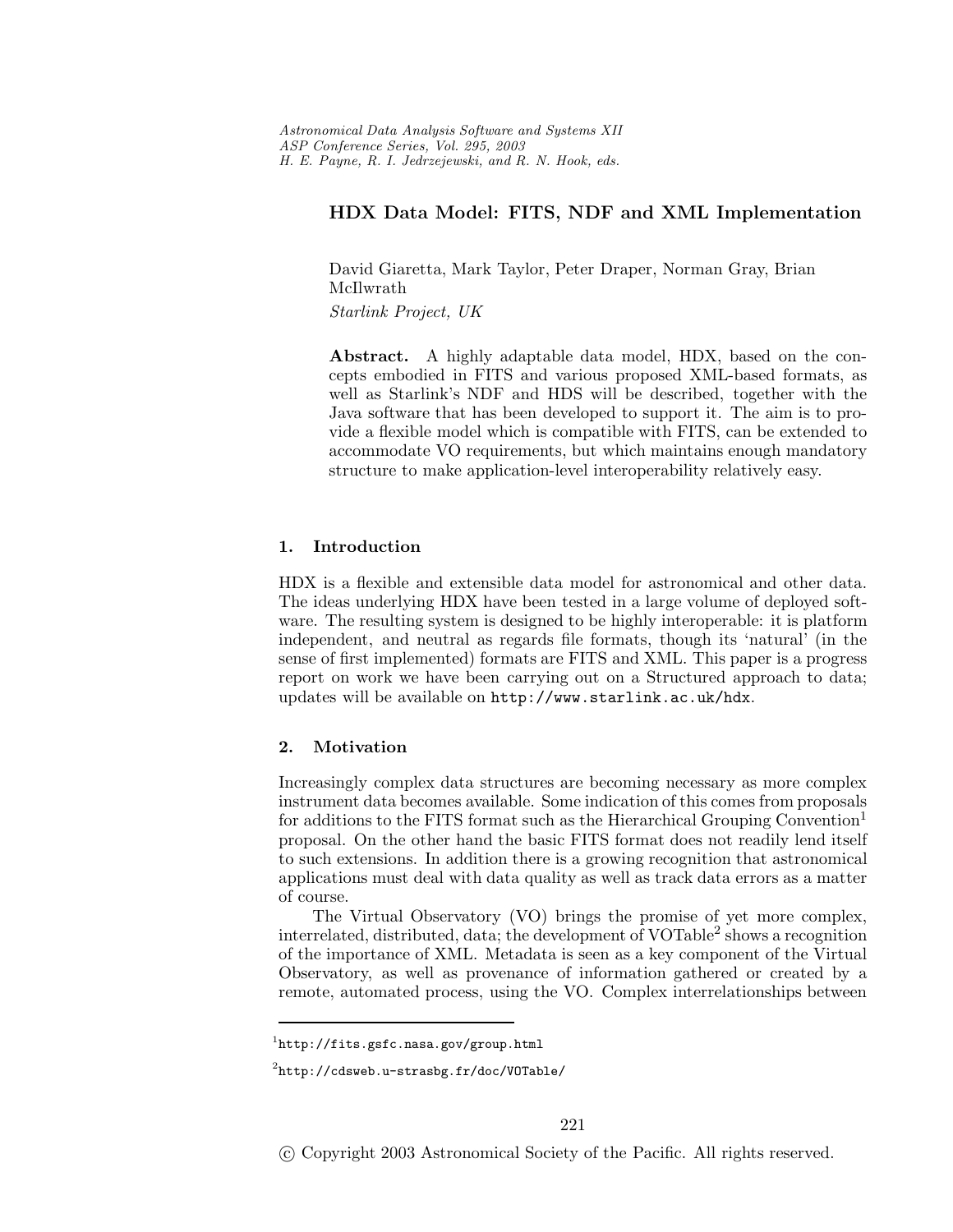

Figure 1. Section of the Data Model

large numbers of files are likely to become commonplace in the VO. Rather than develop an astronomy specific semantic toolkit it seems sensible to position oneself to be able to use the tools which are being produced in the context of the wider WWW community, such as RDF and related standards.

We see therefore requirements for something flexible, extensible, capable of storing hierarchical information, able to deal with distributed data but usable locally, and with the backing of a sophisticated astronomical data model. In addition it should be open to the new tools and standards which are bound to be produced in the near future outside astronomy. It should also facilitate interoperation of applications—something which will become increasingly difficult as complex structures are generated.

# **3. The Structure Object**

Figure 1 shows an extract from a proposed hierarchy of data objects.

In addition to the data containers such as Table and N-Dimensional array, there is an additional Structure Object which can contain other objects, including other Structure Objects—allowing a hierarchical data structure to be developed.

It isimportant to remember that we are not talking about any particular data format such as FITS. Instead we are considering conceptual data structures which may be serialised in a number of different ways.

The advantages of separating the data container elements from the structuring elements include allowing the containers to avoid becoming more complicated than necessary. It leaves one free to consider additional metadata, which is recognised as being of fundamental importance for the VO, without being forced to think of encodings which would fit within the constraints of FITS keywords. Instead one is free to consider the use of something like XML, with its promise of a large number of standards and tools as a serialisation mechanism.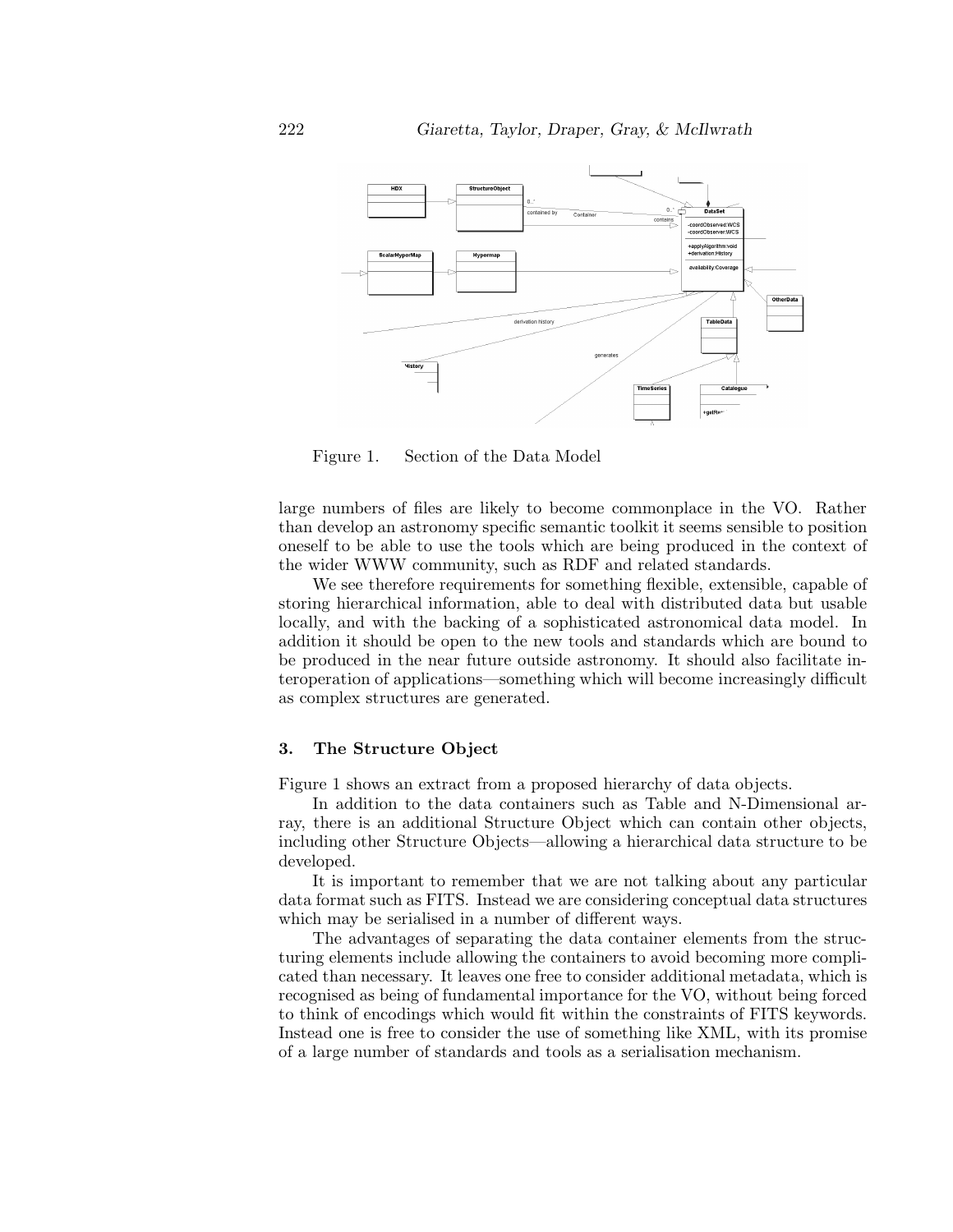## **3.1. Dangers of Using of Hierarchical Data**

Using hierarchical data does have dangers, at least until such time as structural metadata is adequately developed—which is probably some way off. The danger is that one application will not understand the relationship between components which another application has written out.

Starlink's experience with hierarchical data structures, based on the Hierarchical Data System<sup>3</sup> (HDS), over the past 10 years or more is of use here. This experience shows that one must strike a balance between being very proscriptive in what applications can write out, e.g., simple FITS files, on the one hand, and allowing anarchy on the other. The most common problem was for applications to not understand the relationships between components, leading to erroneous processing, or that pieces of metadata which were not understood were not correctly passed on to downstream applications.

Our experience is that one needs some fairly simple rules which applications must obey, and that there should be some pre-defined components within which to hide additional structures in order to allow common operations to be dealt with uniformly and correctly. An example of this is NDX (based on Starlink's NDF) which is described below. In addition it must be possible for an application to adequately check the validity of a hierarchical file with which it ispresented. We refer the reader to the HDX documentation for a full discussion of these rules.

# **4. Candidate Structure Object: HDX**

Starlink hasbeen developing a candidate Structure Object called HDX. It embodies a flexible data model based on many years experience with HDS, which uses local data. One aim is to support distributed processing and data holding, using URI's to point to data. HDX can be serialised as XML, and in addition can be packed within a FITS file if the data are local. It isindependent of the platform and format of the data containers, although for astronomical purposes its natural data holding formats are XML and FITS.

HDX isa particular, simple, Structure Object. From an applicationspoint of view an HDX isa W3C DOM (http://www.w3.org/DOM/) which hasa toplevel element <hdx>, and which is valid. It is valid if each of the document element'schildren iseither unknown to the HDX system or, if known, isvalidated by its declared validator (a software component which HDX can find).

The abstract HDX data model has been implemented in a Java data-access library, but others such as a Perl implementation will be produced. Note however that support for the underlying data containers is distinct from the support for the various HDX types which are defined. Further design aims are to have low (or even zero) overhead to the extent that applications can work using, for example, bare FITS files; to be easy to extend the system to support new types; to be easy to extend the system to support new data storage resources, such as new file formats or a database serving an archive; and to be able to implement these in very efficient ways.

 $^3$ http://www.starlink.rl.ac.uk/star/docs/sun92.htx/sun92.html